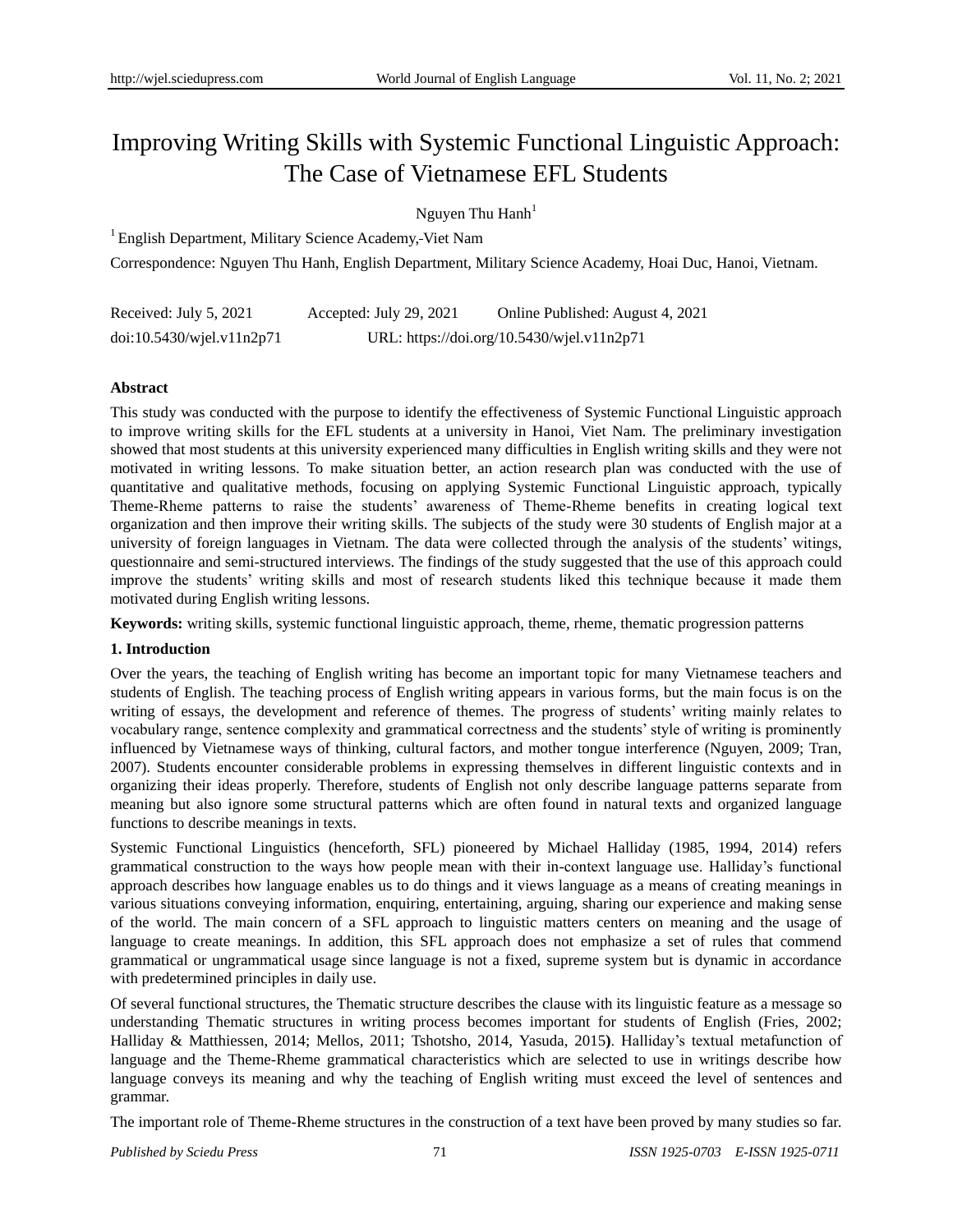One of these studies that belongs Tshotsho (2014) claimed that because Theme allowed the writer to logically connect one sentence with the previous one, it was commonly seen in academic writing that the end of one clause would be the beginning of the next clause. The information introduced in Rheme would be repeated or modified as Theme of the following clause. Recently, extensive research has been conducted on the SFL grammatical features of Theme and Rhyme as effective cohesive elements at the discourse level (Fries, 2002; Leonard & Hukari, 2005; Mellos, 2011; Wang, 2007; Wei, 2013; Unsowrth et al., 2002). Theme has been proved to play a very central part in the discourse structure and the second language writing teacher must take it into consideration. In order to improve the students" writing skills, Leonard and Hukari (2005) also emphasized the essential role of Theme and Rheme in maintaining discourse coherence. Similarly, Wang (2007) used the writing of university students to demonstrate ideas about the relationship between Theme and Rheme to improve the cohesive organization of academic papers, test the application of this method, and find ways to improve the cohesion of students" texts. In addition, Unsworth et al. (2002) discussed the improvement of writing in a second language for adults with a focus on systemic functional analysis. They mentioned that the information given or expected or familiar in the written genre was usually situated in the departure of a clause as Theme while the new information was introduced as Rheme at the end of that clause. However, few studies have been done on the employment of SFL knowledge to improve the students' writing skills, especially in the context of Vietnam.

With the above-mentioned situation of teaching and learning writing skills, particularly narrative essay writing, and the benefits of SFL approach, the current article aims to determine the effectiveness of using the SFL theory and syntactic features of Theme and Rheme during teaching the second-year English major students of a foreign language university in Vietnam to write English and to investigate their views on the SFL Theme-Rheme application in writing classes. The article then attempts to answer the two research questions: 1) To what extent does the use of the SFL grammatical features of Theme and Rheme improve the narrative essay writing skills of the second-year English major students of a foreign language university in Vietnam?; 2) What are these students" attitudes towards the employment of the SFL grammatical features of Theme and Rheme in narrative essay writing lessons?

With these aims, this study is significant for several reasons: firstly, from the SFL perspective, it is a useful investigation of employing SFL textual metafunction and Them-Rheme structure in teaching and learning narrative essay writing skills in a university of foreign languages; secondly, it hopes to transform the students' use of language from descriptive rules and structures to a functional way of linguistic understanding. This research also contributes to encourage the implementation of Halliday"s SFL theory in teaching and learning English as a foreign language in Vietnam.

## **2. Review of Literature**

## *2.1 Systemic Functional Linguistics*

## 2.1.1 General concepts of Systemic Functional Linguistics

SFL, a theory advanced by M. K. Halliday and his partners, investigates how language is employed to convey ideas, how language is used to create meanings in order to establish social relationships through different types of texts. By analyzing the grammatical structure of the language, SFL centers on what language does and in what way it does it (Cunanan, 2011). SFL also takes social context into consideration and studies how language functions and is affected by this social context, which is different from the structured approach that focuses on the elements of language and their combinations.

Working with the SFL framework, Downing (2001) found that this system network can be used for effectively evaluating the quality of writing, since the network describes various relations between the elements that constitute the communicative events: the relation between the writers and the topic (i.e. the Ideational metafunction), between the writer and the reader (i.e. the Interpersonal metafunction) and between the writer and the text (i.e. Textual metafunction). Downing shows that the interdependent realization of Ideational, Interpersonal and Textual functions account for thematic unity in a text and that texts, which display thematic unity, in turn, become more delicate expressions of a network of semantic options defined by register and genre. Ghaleasadi (2012), Halliday and Hasan (2001) combined this point to discuss the function of text as a formal structure, which requires that the characteristics of a broader range of discourse, not just the level of individual sentences be studied, which deviates from the traditional approach. Sentence which is the most important unit of language will build up a text as a meaningful but not syntactically determined unit. The text specifies the language used in the real social environment. Text analysis can enable language users to improve their knowledge of the language system and to produce coherent meanings.

In summary, the SFL theory established by Halliday and other linguists (Cunanan, 2011; Downing, 2001; Ghaleasadi,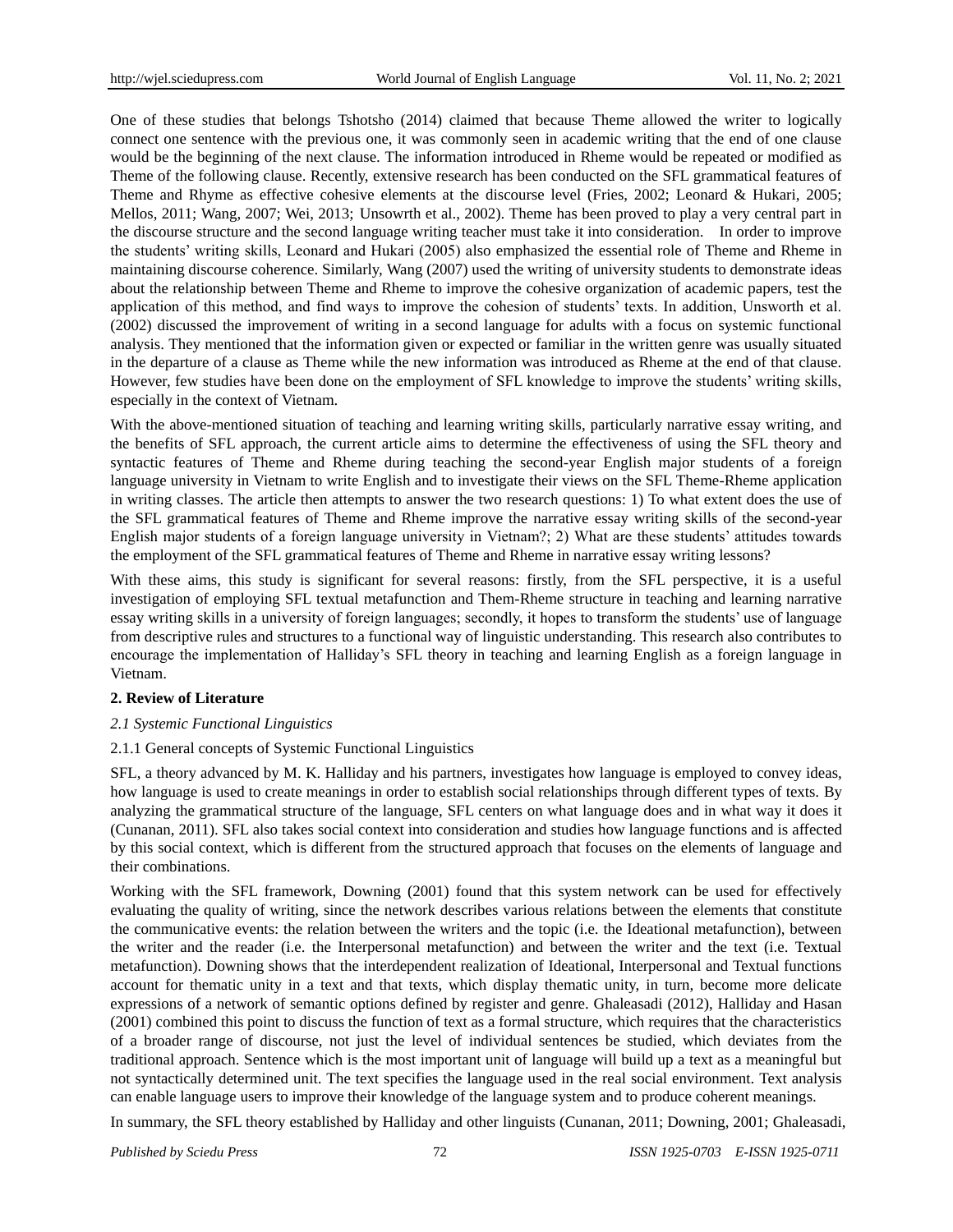2012) describes how language operates and how it is used in daily interactions. It is functionally and semantically oriented rather than a syntactically based one. It targets the whole text rather than individual sentences, and defines the scope by referencing usage rather than grammar. For non-native English learners, this theory is very important for understanding English and expressing their ideas effectively, especially in written documents.

2.1.2 Textual Meaning and Theme-Rheme Structure

In a clause, what will take Subject position becomes an important choice in the textual conformation of discourse; in fact, according to Halliday (1985, p.53), "the textual function of the clause is that of constructing a message" and the Theme-Rheme structure is the "basic form of the organization of the clause as message". In other words, Theme and Rheme are connected to create information flow within a text.

Of the textual metafunction of language, the system of Theme builds up the arrangement of ideas within various clauses and with the organization of a larger text (Butt, 2000). The system of Theme helps to investigate the clause structures for expressing textual meanings and showcasing the repersentation of the clause as a message. The core pattern of this organization is expressed through the sequence of the two factors of Theme and Rheme (Kobayashi, 2017). Because Theme works as the "starting point for the message" (Halliday, 1985, p. 39) or the departing position of the clause, it greatly influences on orienting listeners and readers. It is also worth mentioning that everything else in a clause that is not the Theme is called the Rheme (Halliday & Matthiessen, 2014). In the Theme-Rheme relation, Theme provides the background for the remainder of the message or Rheme.

From a Systemic Functional approach, according to Butt (2000) and Thompson (2014), within the same clause exist three distinct subcategories of Theme, namely Textual Theme, Interpersonal Theme and Topical Theme. Different arrangements of these subcategories of Theme create a chain of Multiple Themes. Here is an example:

| On the other hand | maybe         | the street | would be cleaner after the rain. |
|-------------------|---------------|------------|----------------------------------|
| Textual           | Interpersonal | Topical    | Rheme                            |
| Theme             |               |            |                                  |

Regarding the position of a Theme, when the Theme happens to be the Subject, it is named an unmarked Theme. However, when a circumstance or even a process instead of a participant starts the clause because something other than the Subject is emphasized, or the Theme does not correspond with the Subject, it is called a marked Theme.

Studying Theme from a broader view, various Themes work together throughout the text to create potential textual coherence. According to Thompson (2014), Theme can function as signaling the flow of "what the text is about" by repeating the same Theme as in the previous clause or picking up a constituent from the prior Rheme; marking the boundaries of the sections in the text by shifting from one Theme type to another; and signaling what is considered by the language user as an important starting point. In academic English, Themes are most often performed by nominal groups, either very long or very short. These nominal groups assist to construct semantic connections between clauses and promote general discourse flow in the text (Butt, 2000; Schleppegrell, 2004).

#### 2.1.3 Thematic Progression Patterns

Regarding the previous studies on this topic, several Thematic structures exist in clausal levels and these structures define the character of a clause as a message. In general, with Thematic structures, language users can follow closely the text development in which the elements from or the meanings of Rheme in one clause are placed or repeated into the Theme of the next clause (Bloor & Bloor, 2004; Butt, 2000). These procedures are called Thematic progression patterns (Daneš, 1974). Below are five main distinct Thematic progression patterns:

*Constant progression* which keeps the same topical Theme in series of clauses. New details are presented in the Rheme of each clause. For example:

| Theme 1 ----------------- Rheme 1              |  |
|------------------------------------------------|--|
| Thene 2 ------------------ Rheme 2             |  |
| Theme 3<br>Theme 3 ------------------- Rheme 3 |  |

*The continuous* or *linear progression* in which Rheme portion of individual clause becomes the Theme of the following clause. For example:

> Theme 1 ------------------**--** Rheme 1 Theme  $2 \leftarrow$  Rheme 2 Theme 3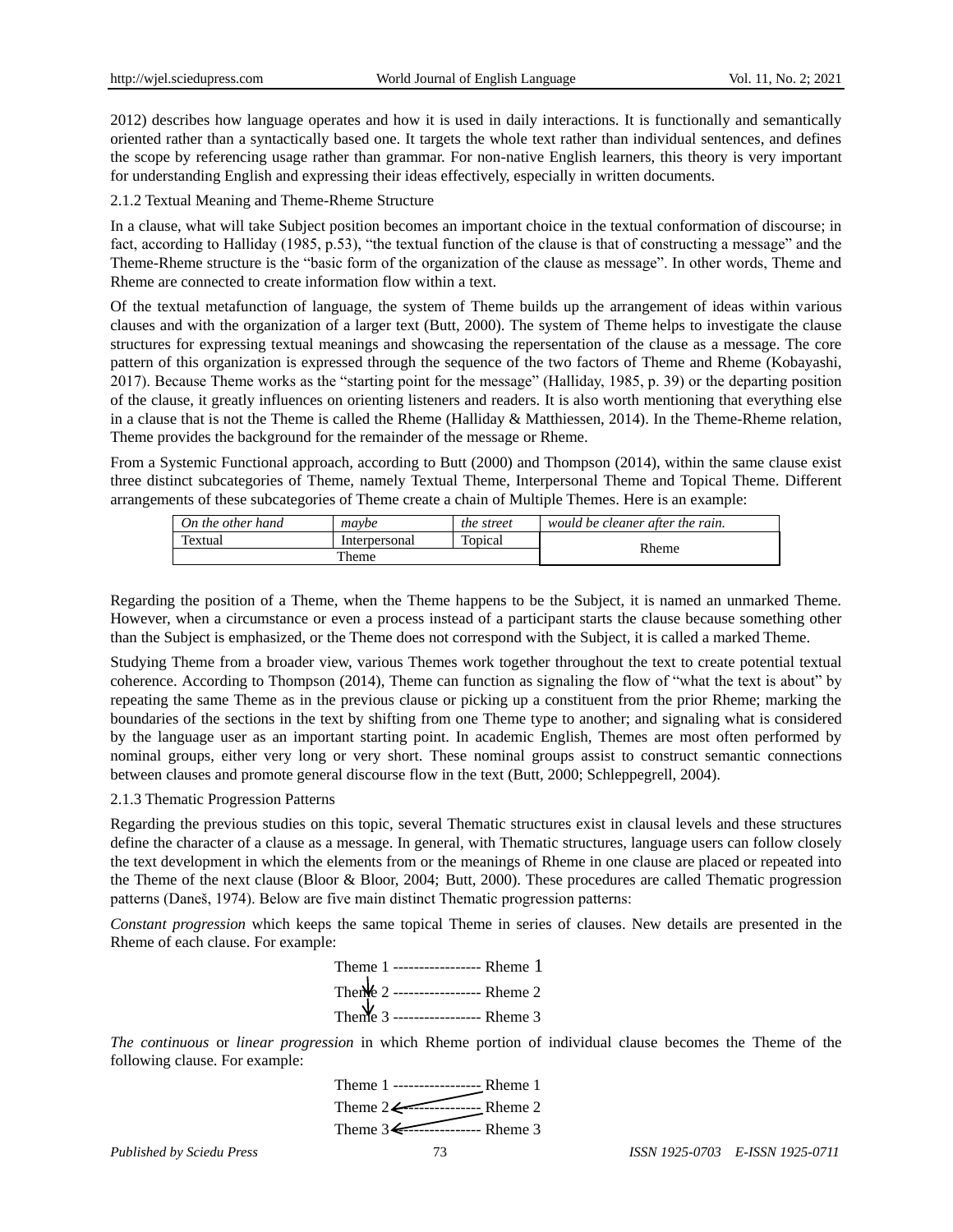*The crisscross progression* happens when the second clause has the Rheme that is developed from the Theme of the first clause and the third clause has the Rheme that is developed from the Theme of the second clause and so on. Let's consider:



*The split Rheme pattern* (or multiple-Rheme pattern) in which Rheme of a clause has two or more elements and then each of these elements becomes Theme of a subsequent clause as below:



*Centralized progression* in which each Theme carries different new information while Rheme carries the same given information as illustrated below:



In short, the above-mentioned Thematic progression patterns are constructive for foreign language learners to regulate their thinking which then promotes the control over thematic development of various types of text and help them effectively choose various text development modes.

#### *2.2 EFL Writing and the Teaching of EFL Narrative Essay Writing*

#### 2.2.1 The Concept of EFL Writing

Writing is a process of organizing ideas and thoughts in readable forms for communicative purposes. Hidayati (2018) claims that writing in EFL contexts is a way to produce a piece of written text using English as the foreign language in the most natural way. It is an action of employing various strategies to manage the composing process and gradually develop a meaningful text. Emilia (2010) and Zeng (2005) state that EFL writing includes several activities, namely setting goals, brainstorming ideas, making an outlinoe, selecting proper language, writing a draft, reading and reviewing it, then revising and editing. The whole process becomes complex, typically for many second and foreign language learners.

In short, writing is a communicative means of transferring thoughts and ideas in written form. Learning to write in a foreign language becomes challenges for a language learner. Therefore, in order to have a good EFL writing, some aspects of writing are taken into such as grammar as a system of rules for constructing grammatically acceptable and sensible sentences in English (Correa & Echeverri, 2017, Wei, 2013); vocabulary referring English words chosen to express meaningful ideas; and organization as the arrangement of information into logical coherence and cohesion of a unified text.

#### 2.2.2 The Teaching of EFL Narrative Essay Writing

Unsowrth et al. (2002) explain that narrative is storytelling and narrative text is a true or imaginary story conveyed to entertain readers or listeners. The writer often sets the scene first and then tells what happened according to natural time sequence. The genre of narrating or narrative is one of the most commonly read because it has a powerful social role beyond that of being of medium for entertainment as well as for changing social opinion and attitudes (Paltridge, 2001).

The teacher in teaching EFL writing can be considered as a facilitator, a coach, and a supporter who offers guidance for students to get involved in the brainstorming process of composing (Unsowrth et al., 2002). Practically, there were difficulties for EFL students in writing narrative text. The difficulties may come from the students" poor topical knowledge, mother tongue interference, inadequate grammar knowledge and vocabulary, and ineffective ways of organizing the texts. To make the writing process comfortable and successful for the students, the teacher needs to do it in a manner of respect for student"s opinions and with innovative methods of teaching writing. One teaching strategy that could improve the students" EFL writing is to use Halliday"s SFL theory.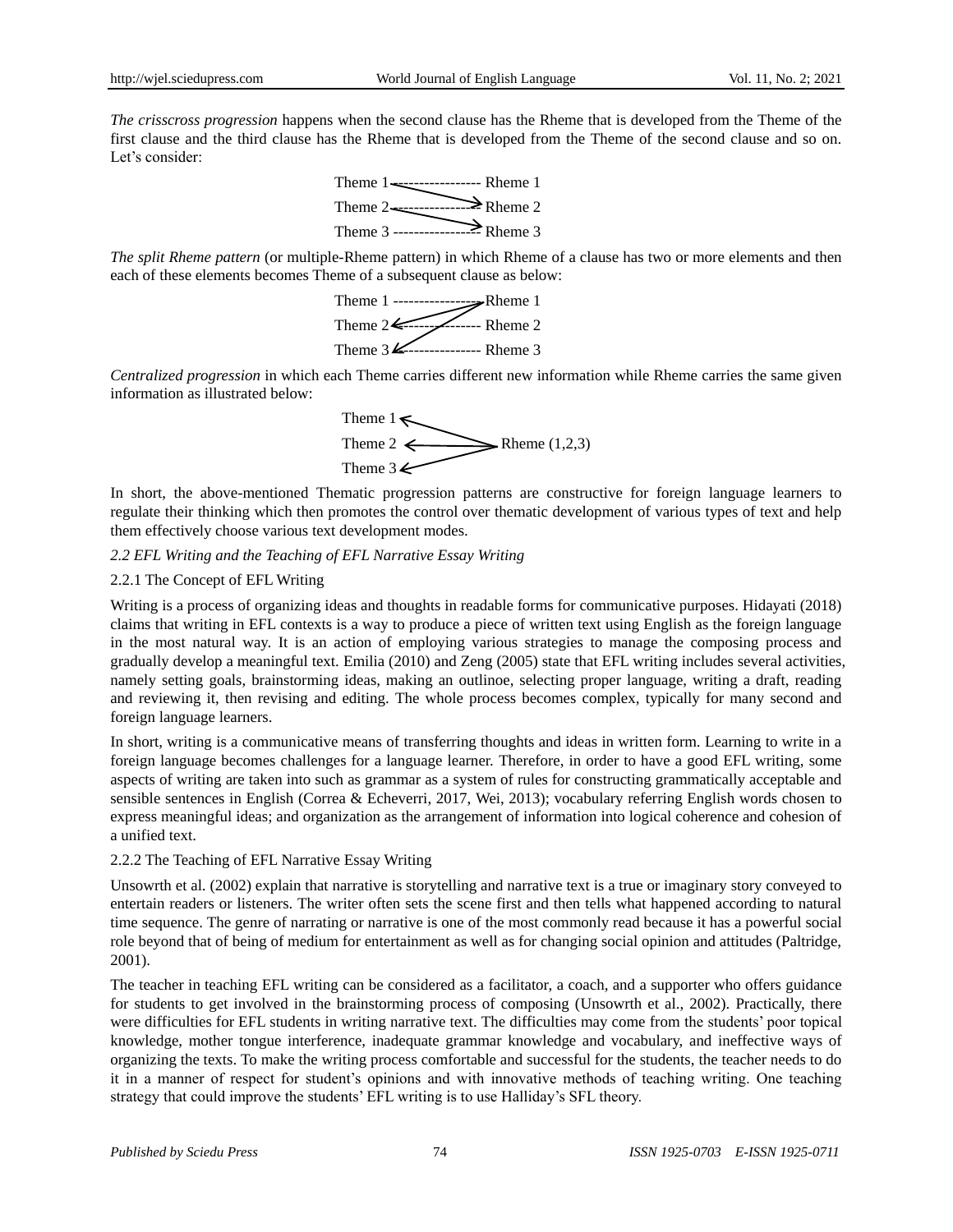## **3. Methodology**

## *3.1 Research Design*

The design of this study is an action research. Mills (2007) states that action research refers to a series of procedures in which teachers can participate either because they want to improve all aspects of their teaching or because they wish to evaluate the success and/or suitability of certain teaching and learning activities. Accordingly, with an attempt to improve writing skills of the second-year English-major students of a university in Vietnam through the use of SFL theory, the study adopted a classroom action research model proposed by Kemmis and McTaggart (1988) as this model provides simplified steps of Preliminary investigation, Action plan, Implementation, and Reflection, which allow collaborative participation of both teachers and students to identify problems and design reasonable solutions so that current teaching and learning situation can be shifted appropriately and some changes can be made to the identified problems. The details of action research steps will be described in later section.

The research uses both quantitative and qualitative methods, including literature analysis, questionnaire surveys, and interviews. The questionnaire and interviews would be delivered after the completion of the implementation of SFL theory in teaching writing.

## *3.2 Participants*

This research involves 30 students of English at a university of foreign languages in Vietnam (hereafter FL University). They are the second-year English majors and are studying a four-year English course. The reasons for choosing these students consist of: firstly, these participants are all students majoring in English who have completed their first year in the English Department and their English level is expected at Intermediate, good enough to understand and explore Halliday"s SFL theory in their EFL writing. Secondly, "Introduction to Linguistics" is one of their compulsory subjects at the university so studying SFL certainly proves beneficial to widening their understanding of linguistics. Thirdly, these students are from the class where the researcher has been in charge of teaching English writing and reading skills for two semesters. Last but not least, though these students are keen on learning English they often struggle with language skills, typically writing skill. Therefore, the researcher decides to carry out an action research project with the SFL Theme-Rheme implementation to help improve the students" writing skills.

## *3.3 Action Plan Procedures*

Kemmis and McTaggart's Action Research Model (1988) was adapted to perform this study. The research procedures were implemented for eight weeks in the following stages: Preliminary investigation, Action plan, Implementation, and Reflection. While the action research project is short-term, bounded, and related to the curriculum -mediated practices within the current educational context, the time length is important for bounding or setting limits to the research project. The duration of eight weeks, also the required time for the writing subject at EF University, is the right amount of time for the data to emerge from the process.

*a) Conducting preliminary investigation:* Based on the researcher"s class observation and the pre-test that had been administered before the action plan began, the students" specific writing issues were investigated. The researcher then made an action plan to deal with these problems properly.

*b) Developing an action plan:* A thorough preparation for the work was carried out, including preparing teaching materials, lesson plans, and setting criteria for success. These criteria were created in advance as a basis to determine whether the implementation of Theme-Rheme structures was successful or not. The action would be considered effective if the students showed their significant improvement in cohesion, text organization and text development strategies. Besides, the method would be seen as efficient if at least 60% of the students felt more motivated and confident in writing lessons after the treatment. Writing objectives, requirements, instructions, and the topic lists were carefully made to implement "SFL teaching writing" project in the class. The topics were chosen from the suggested topics in the textbook *Writing 1* designed by the teachers of English at EF University, namely Travelling, Shopping, Describing People, Movies, Hobbies, Family,…

*c) Implementing the action plan:* The implementation period lasted 8 weeks.

+ Week 1 "Pre-SFL teaching writing" refers to the writing lessons before SFL teaching in which the students were asked to write a narrative essay of "An Important Day" in about 250 words within 40 minutes. These pieces of writing became the pre-SFL teaching data.

+ Weeks 2-3 "SFL teaching and practice": After completing the narrative essay, students received a separate SFL lesson. The lesson consisted of two parts: part 1 briefly overviewed SFL theory; part 2 focused on Theme and Rheme.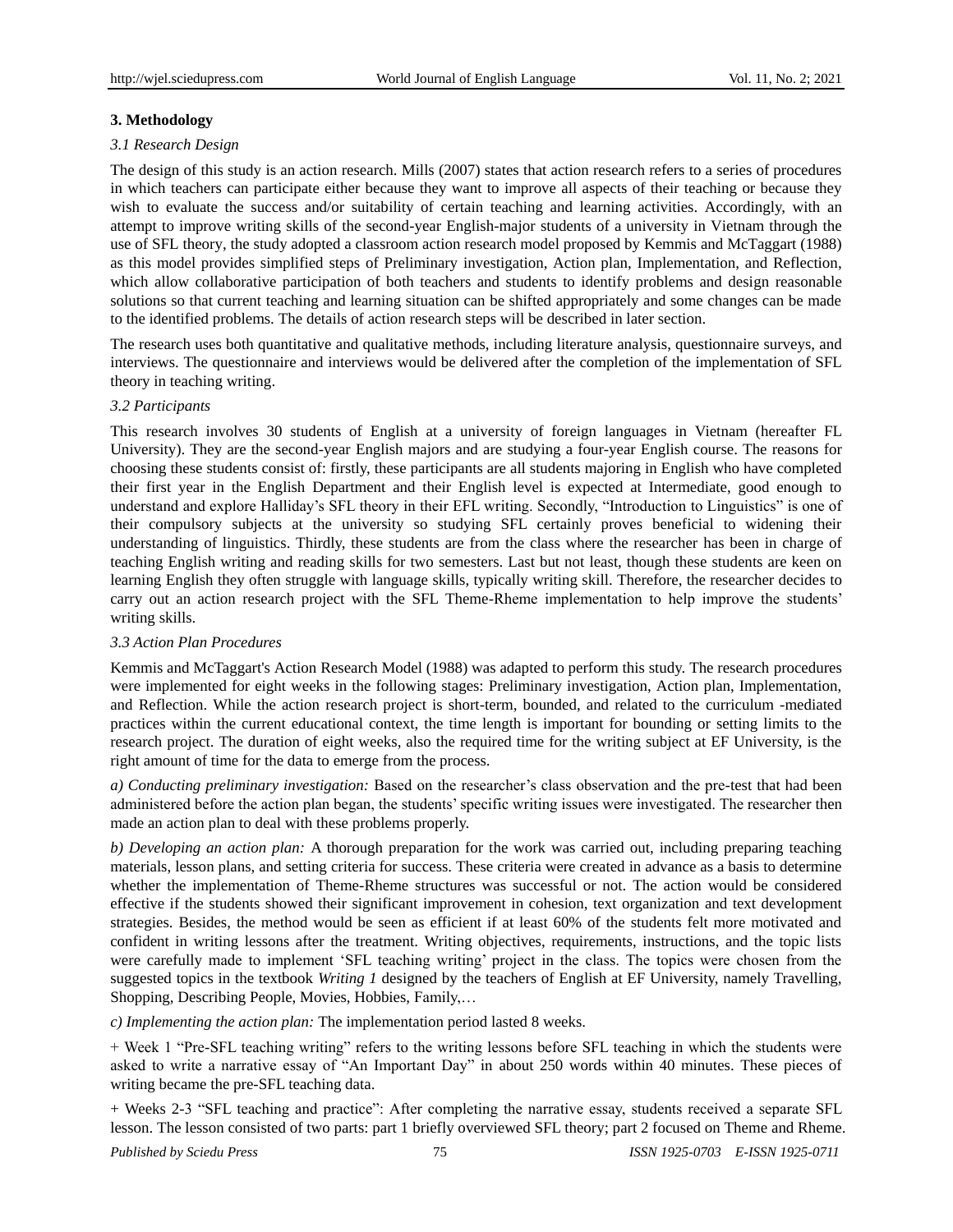During this SFL lesson, the explanation of the SFL feature of Theme-Rheme was provided with various examples for the students to master this grammatical feature; with classroom discussion, pair or group work, the students were asked to complete exercises designed in grammatical analysis of Theme-Rheme feature. The teacher adjusted her teaching to accommodate the students" linguistic needs. Specifically, the teacher would ask the students to start using Theme-Rheme structure with simple clauses or short paragraphs or identify Themes and Rhemes in the provided paragraphs. Later on, the students step by step developed awareness in using the Theme-Rheme patterns in their narrative essay writing.

To support the students" mastering the SFL grammatical feature of Theme and Rheme, different exercises were carefully designed to suit the learning requirements of the students as well as to the students" comments and reflections in the writing class. Here are the examples:

#### *Exercises on Theme and Rheme*

1. Determine and label the Themes in the clauses. Classify them as unmarked or marked Themes.

2. Identify different types of Themes in the following clauses.

3. With the Thematic progression patterns introduced in the lesson, reorder the clauses into a coherent paragraph. Illustrate the Thematic progression patterns into a diagram.

4. Compose a paragraph of at least 6 clauses, and then draw a diagram of the Thematic patterns.

+ Weeks 4-8 "Post SFL teaching writing": With the knowledge of SFL and Theme-Rheme structures, the students were required to write 250-word narrative essays on provided ideas and show their knowledge of the Theme-Rheme structures they have learnt for developing writing skills. In total, they had to complete 30 pieces of pre-SFL teaching essays and 30 pieces of post-SFL teaching ones. The students were required to apply the SFL and Theme-Rheme features in their writing to create writing flow and coherence.

*d) Reflecting on the process:* Before the final versions were handled to the teacher, the students were encouraged to work in pairs to get peer-feedback on their writing. Then the teacher gave them feedbacks by pointing out what they did well and what they failed to do. Based on the error observation, remedial works were taken and then the final work was handled in as the post-SFL teaching data. After 8 classes of Theme-Rheme methods ended, the researcher also distributed a questionnaire and conducted the interviews with the students in order to investigate their attitudes towards the employment of SFL Theme-Rheme patterns in developing writing skills.

Next, based on the criteria for a successful plan mentioned earlier, the results were valued to see whether the next cycle was needed or not. If the criteria for success were not met, the decision to continue the next action research cycle would be made.

#### *3.4 Data Collection Instruments*

The advantage of qualitative research as Wolcott (2009) mentioned is that it collects information in a variety of ways instead of just relying on one way to triangulate. In the current study, a single data source is not sufficient to accomplish the research purpose or meet the needs of triangulation. Therefore, apart from the data from the students' writings, the data were also collected through questionnaires and interviews.

The questionnaire includes two main parts with a total of 15 items as follows: Part 1: General understanding of SFL in which the responses are coded in the Likert scale of agreement from 1 as True, 2 as Not Sure, and 3 as False, illustrating how much the students understand SFL theory and its Theme and Rheme features; Part 2: Students" attitudes towards SFL and the applicationuse of Theme and Rheme features in which the responses are also coded with as True, Not Sure, and False, illustrating the students' views on the use of Theme-Rheme feature. The students were asked to circle the answer which best reflects their thoughts.

The interviews aim to find out the students" attitudes to learning SFL and its application in EFL writing lessons. Six students of different levels were deliberately selected, two at each level. Starting with general questions about the students' life and learning, the topic gradually changed to interview questions about the students' SFL learning, including their attitudes, perceptions, understanding of SFL Theme-Rheme theory and their applications and the effectiveness of SFL in improving their own writing skills. To comply with social norms, their interview consents had to be attained in advance.

## *3.5 Procedures for Data Collection and Analysis*

The whole data collection process lasted for 8 weeks (16 45-minute periods), which was in semester I of the academic year 2020-2021 of EF University. The students were specifically required to produce 250-word narrative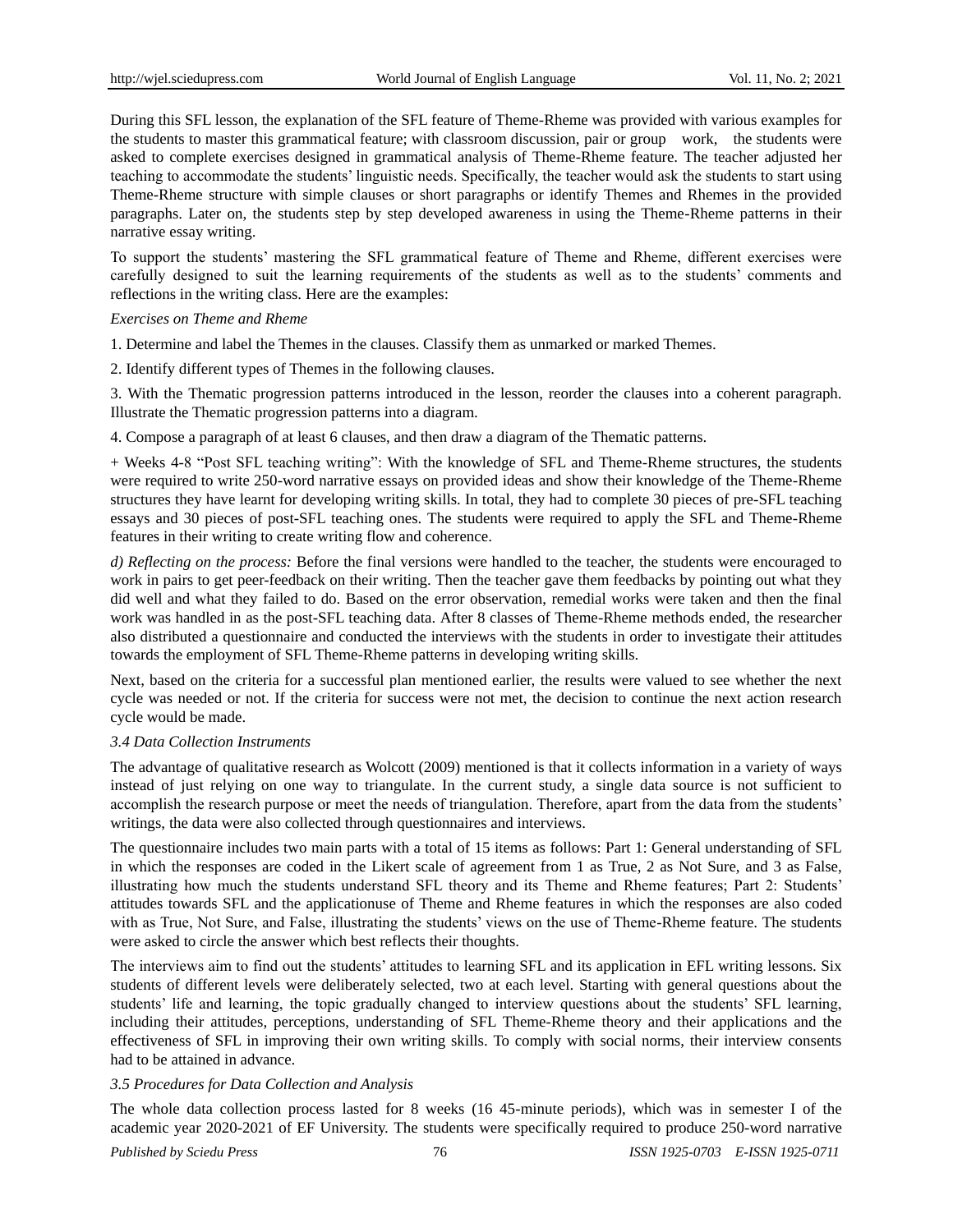essays with the topic given by the teacher and demonstrate their knowledge regarding Theme-Rheme features for developing writing skills. These data comprised of 30 essays written by the students before they were taught about SFL and 30 essays after SFL had been presented to the students.

It should be pointed out that collecting data from various sources was to fully understand the importance of teaching results. To this end, the researcher investigated the students" general knowledge of SFL, Theme and Rheme and their attitudes on the effectiveness of Theme-Rheme features in the form of questionnaires on developing their English writing skills. The survey was taken by 30 students and was conducted in the participant's classroom with the consent of the participants after the SFL teaching in the previous lesson. It lasted for 30 minutes and the questionnaires were collected for later data analysis.

The interviews which were informal and conducted in a very relaxed classroom setting were recorded and were later transcribed for data analysis. The researcher also noted down the talks as much as possible during the interviews. The interviewed students were coded as S1 (Student one) to S6 (Student six), (for the special situation of EF University, all interviewed students are male). The students were asked to answer open-ended questions without any time and idea constriction. Every interviewee was given an opportunity to speak so they were very willing to talk about their valuable learning experience.

Data analyses are divided into two parts: the first part covers the pre-teaching and post-teaching essays by the students to see the changes in the students" writings before and after SFL Theme-Rheme implementation in the writing lessons. The second part focuses on the students' questionnaires and informal interviews to investigate their knowledge and application of SFL Theme-Rheme patterns as well as their attitudes towards this implication in writing class. Data analysis was done with the help of SPSS and EXCEL programs.

With regard to the writing assessment, the data analysis focused only on coherence and cohesion, typically on the students' use of Theme and Rheme structures in their writings. Therefore, other error or inappropriate formula was not examined. In Theme and Rheme section, the data analysis was carried out according to the students" use of the five Thematic progression patterns such as parallel progression; continuous, linear or "zig-zag" progression; crisscross progression; split Rheme and centralized progression.

In English, different Theme choices create different shades of meanings and Themes can often support students develop their writing in term of coherence. Therefore, the analysis was conducted first by reading the students' essays to examine types of Thematic progression patterns which were used by the students in their writing and how often these patterns were used. The patterns were then grouped into different categories. Below is a sample of a student"s narrative essay about "A Person You Admire" with the analysis of The Theme-Rheme pattern.

| Theme (T)                               | Rheme $(R)$                                                                                                           |  |
|-----------------------------------------|-----------------------------------------------------------------------------------------------------------------------|--|
| the high school<br>1. Opening<br>album, | I looked at the class photo.                                                                                          |  |
| 2.1                                     | tried to recall my old days with a lot of joy.                                                                        |  |
| 3.1                                     | Missed my friends and my beloved teacher.                                                                             |  |
| 4. These old days                       | were full of energy and smile.                                                                                        |  |
| 5. I                                    | I was lucky enough to know them, especially the teacher Mrs Lien who I had admired with<br>all my respect.            |  |
| 6.1                                     | regarded her my big sister, my mentor or even my second mother at school                                              |  |
| 7.1                                     | could always go to her to seek advice, or just to have a mentor to talk to.                                           |  |
| 8. During her lessons,                  | she always chose the best ways to encourage everybody in class to improve their weak skills                           |  |
| 9. With her gentle manner,              | she demonstrated kindness and patience to each and every student in her class.                                        |  |
| 10. She                                 | has been an exemplary role model, and has taught me to have many strong traits about the<br>right things.             |  |
| 11. She                                 | always taught us the need to follow discipline not only in school but also at home.                                   |  |
| 12. One time,                           | I had fallen ill and couldn't go to school for a few days so I missed her and her lessons very<br>much.               |  |
| 13. All in all,                         | I felt that the school time flew by and she has influenced me to become the best at anything<br>that I set out to be. |  |
| 14. With the memory of the old          | I often come back to the school on the Teacher's Day and reunite with my friends and my                               |  |
| days,                                   | ideal teacher Mrs Lien who has retired now.                                                                           |  |
| 15. This                                | is some words about the teacher I admire and Mrs Lien is always in my heart.                                          |  |

Table 1. Theme-Rheme pattern analysis of student's writing

According to Table 1, there are 15 sentences in this piece of writing. The predominant ideational topical Theme goes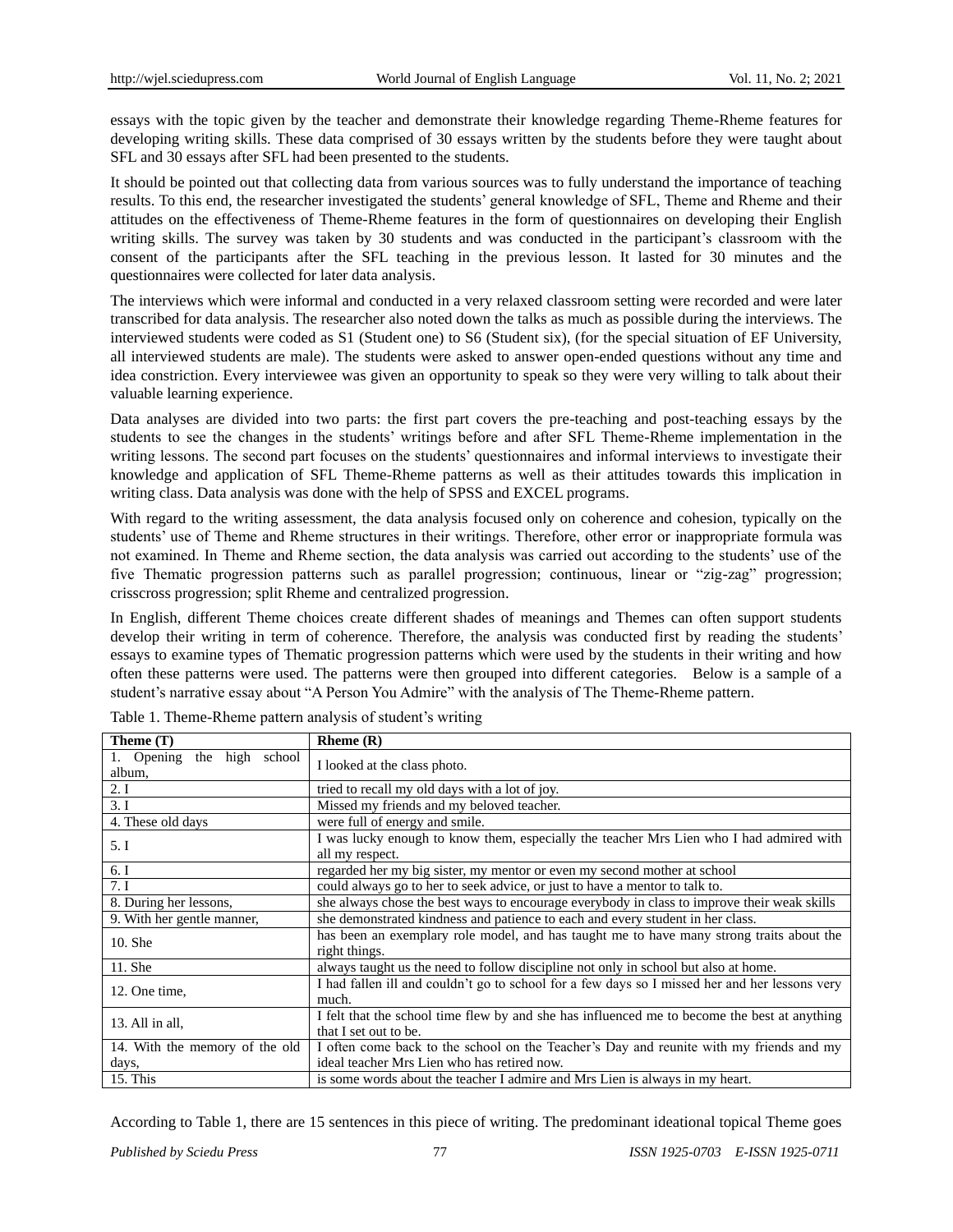to "*I*" which appears in sentences 2, 3, 5, 6 and 7 while in sentences 1, 8, 9, 12, 13 and 14, Themes are constituted by circumstances like *"During her lessons"* and *"One time"* that serve as topical Themes. "*These old days"* is an ideational topical Theme in sentence 4 to talk about the school years. "*This*" *in* sentence 15 as the ideational topical Theme refers to the entire text. Here are the Thematic progression patterns:



#### **4. Findings and Discussion**

#### *4.1 Findings*

4.1.1 Findings from Pre-SFL Teaching Data and Post-SFL Teaching Data

The purpose of analysing the data conducted on the students" writing exercises is to identify the effectiveness of students" SFL knowledge in their writings before and after the teaching of SFL and Theme-Rheme structures.

Relating to Pre-SFL and post-SFL teaching data, statistical analysis of the students" pre-SFL and post-SFL teaching essays were conducted. The mean and the total were calculated as below.

| <b>Types of Thematic progression patterns</b> | <b>Pre-SFL teaching essays</b> |                  | <b>Post-SFL teaching essays</b> |                  |  |
|-----------------------------------------------|--------------------------------|------------------|---------------------------------|------------------|--|
|                                               | <b>Number</b>                  | <b>Frequency</b> | <b>Number</b>                   | <b>Frequency</b> |  |
| Parallel progression pattern                  | 18                             | 34.6%            | 28                              | 38.4%            |  |
| Continuous progression pattern                |                                | 23.1%            | 22                              | 30.1%            |  |
| Crisscross progression pattern                |                                | 9.6%             |                                 | 10.9%            |  |
| Split Rheme pattern                           |                                |                  |                                 | 9.6%             |  |
| Centralised progression pattern               |                                | 11.5%            |                                 | 8.3%             |  |
| Unexpected progression pattern                |                                | 21.2%            |                                 | 2.7%             |  |
| Total                                         | 52                             | 100%             | 73                              | 100%             |  |

Table 2. Employment of Thematic progression patterns in the students' pre-SFL and post-SFL teaching essays

The above Table 2 illustrates the students" statistics in using Thematic progression patterns in their essays before and after the teaching of SFL and Theme-Rheme structures. According to Table 2, parallel progression pattern employment is the most popular with 34.6%, followed by continuous progression pattern with 23.1%. As can be seen from this table, the use of crisscross progression patterns and centralized progression patterns have nearly the same mean scores of 9.6% and 11.5% respectively. The data from Table 2 indicates that no students employed split Rheme pattern in their essays whereas the students made nearly one fourth of the progression patterns as unexpected ones (21.2%). Relating to the writing performance after being provided with SFL theory and Theme-Rheme features, the students still used different types of Thematic progression patterns and with a higher frequency. Parallel progression patterns and continuous progression patterns were the most popular in their writing (38.4% and 30.1% respectively), which indicates the much higher frequency as compared to the use of these types of patterns in their pre-SFL teaching essays. The students also employed more crisscross progression patterns at the mean of 10.9%. Specifically,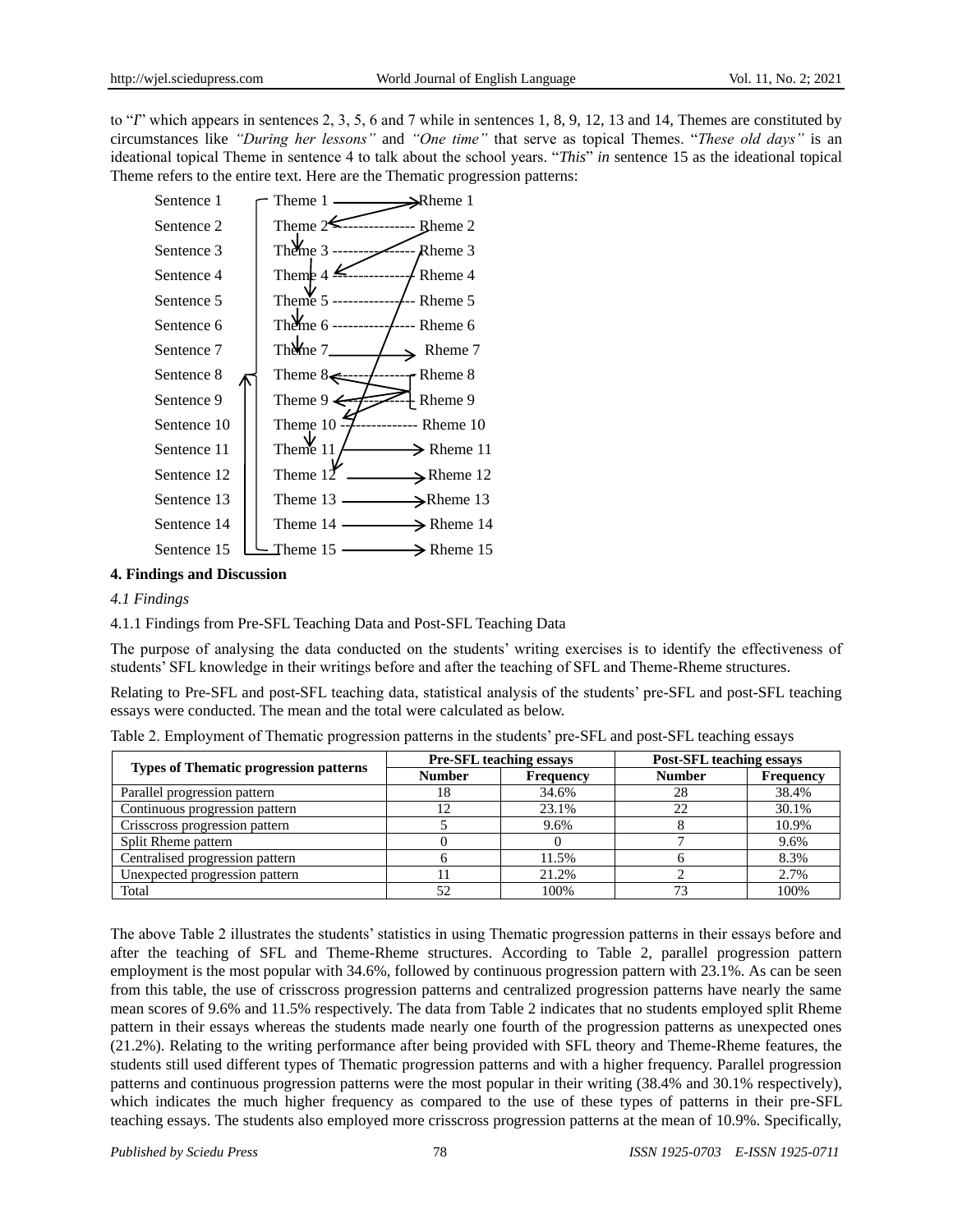split Rheme patterns which were not employed in pre-SFL teaching essays were counted for 9.6% of the total Thematic progression patterns in post-SFL teaching essays. Another interesting point is that the unexpected progression patterns were reduced to only 2.7% in post-SFL teaching essays while these patterns took 21.2% in pre-SFL teaching essays.

#### 4.1.2 Findings from Questionnaire

The students" answers to Part 1 and Part 2 of the questionnaire demonstrate that, despite some exceptions, there are a lot of similarities in the students' responses to each item.

In the first part of the questionnaire which is on the students' general understanding of SFL, the students had a good understanding of SFL, the SFL textual metafunction, and Theme-Rheme structure. They could attain the basic knowledge of SFL and the content explored by SFL, as shown in Table 3 below. This reveals that the students could effortlessly understand how functional grammar developed the ways in which SFL enabled the language users to express their experience of the world, to exchange knowledge and to create coherent information.

|     | <b>Ouestion items</b>                  | <b>True</b> | <b>Not Sure</b> | False    |
|-----|----------------------------------------|-------------|-----------------|----------|
|     | SFL concerns                           | 25/83.3%    | 5/16.7%         | O        |
| 2.  | SFL three metafunctions                | 18/60%      | 10/33.3%        | 2/6.6%   |
|     | Function of Ideational metafunction    | 21/70%      | 8/26.7%         | 1/3.3%   |
| 4.  | Function of Interpersonal metafunction | 19/63.3%    | 9/30%           | 2/6.6%   |
|     | Function of Textual metafunction       | 22/73.3%    | 5/16.7%         | 3/10%    |
| 6.  | Explorations of SFL                    | 14/46.7%    | 12/40%          | 4/13.3%  |
| 7.  | Concept of Theme-Rheme                 | 26/86.7%    | 4/13.3%         | $\theta$ |
| 8.  | Functions of Theme-Rheme               | 28/93.3%    | 1/3.3%          | 1/3.3%   |
| 9.  | Types of Theme                         | 20/66.7%    | 7/23.3%         | 3/10%    |
| 10. | Types of Thematic progression patterns | 18/60%      | 8/26.7%         | 4/13.3%  |

Table 3. Illustration of students" general understanding of SFL and Theme theory

Table 3 describes the data analysis results of Part 1 from the questionnaires which was completed by all 30 students. This part covers the students" general understanding of SFL (items 1-10). Based on the Likert scale designed for Part 1, a reasonable comprehension of the SFL characteristics and Theme-Rheme features should equal the average score of about 50% because it is between "good understanding of SFL" and "poor understanding of SFL" and less than 50% of the scores means the students have a lack of SFL knowledge.

The data collected also indicates that the students had very optimistic views towards the Theme theory, the role of Thematic progression patterns in writings and the use of Theme-Rheme structures in their essays except for the response to Item 6. In Item 6, the students" average score was 2.57, which reveals it is difficult for students to understand how SFL investigates how English grammar enables language users to represent their own world experience, interact with each other, and typically to create coherent information.

The results from Table 3 show that the students had a good knowledge of the Theme-Rheme concept with the agreement for items 7, 8, 9, 10 are 86.7%, 93.3%, 66.7%, 60% respectively.

The data analysis of Part 2 is shown in Table 4 below. The data concerns the students" views towards the SFL and the Theme-Rheme employment in their writings (Items 11-15). With the Likert scale used in Part 2, "True" indicates a confident attitude towards SFL and the use of its Theme-Rheme features in the students' writings; the scale "False" implies the students do not react positively to SFL and the application of its Theme-Rheme features; and the scale "Not sure" means the students were not engaged in learning SFL and in employing its Theme-Rheme patterns in their writing. The data analysis and results are shown in Table 4 below.

Table 4. Students' attitudes towards the employments of SFL and Theme-Rheme theory in writing practice

|     | <b>Ouestion items</b>                                                          |          | <b>Not Sure</b> | False      |
|-----|--------------------------------------------------------------------------------|----------|-----------------|------------|
| 11. | Knowledge on Theme-Rheme makes it easier to develop ideas in your writing      | 20/66.7% | 8/26.7%         | 2/6.6%     |
| 12. | Knowledge on Theme-Rheme helps to make your writing more organized             | 21/70\%  | 9/30%           |            |
| 13. | Applying Thematic progression patterns in writing is interesting               | 18/60%   | $5/16.7\%$      | 7/23.3%    |
| 14. | The matic progression patterns make you comfortable in developing your writing | 15/50%   | 10/33.3%        | $5/16.7\%$ |
| 15. | The matic progression creates a coherent text                                  | 23/76.6% | 7/23.3%         |            |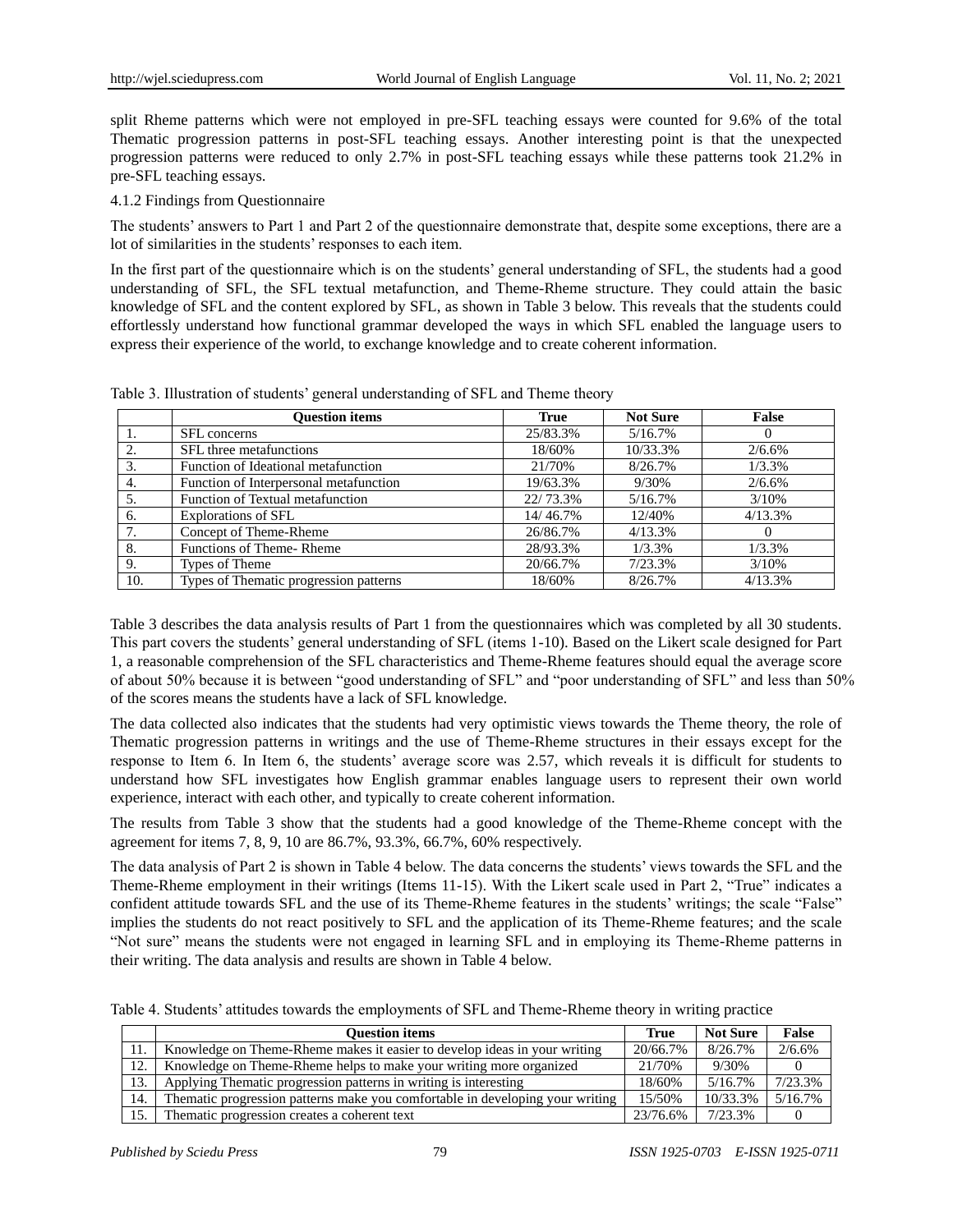Table 4 shows that most students have positive attitudes towards SFL theory in application. The attitudes of the students towards the understanding of Theme (Item 1l, 12) are positive. The students also showed their preference for the usefulness of Thematic progression patterns in writing (Items 13, 14, 15).

## 4.1.3 Findings from Interviews

This section presents the data analysis of the informal interviews done with six students. The students' interview data focused on their general understanding of SFL, their interests in SFL learning and its effectiveness in developing their writing skills. To evaluate the students" opinions from different angles, qualitative analysis methods of interpretation and discussion were employed. After transcribing the interview data, the researcher categorized the students" information into groups as follows: Group 1 – students" attitude towards SFL and metafunctions of language; and Group 2: students' reflection and views on the Theme-Rheme feature.

#### *Group 1: Students' attitudes towards SFL and metafunctions of language*

Looking into the responses about attitudes towards SFL, all six students interviewed agreed that SFL was scientific and very helpful in improving their writing skills. Five of them agreed that they obtained a general knowledge of SFL and the three metafunctions of language. Three of them believed that learning SFL interested them. However, two of them stated that SFL theory and SFL terms brought them some difficulties or even made them confused sometimes. Let us consider the following responses:

S1believed that it was interesting to study about SFL and he had a chance to acquire new knowledge on SFL metafunction but it was too abstract to under many SFL terms stand, saying that "*The SFL features of metafunctions seem beneficial in improving my writing skills. In fact, at the beginning I have no idea about what they are. I need …uh more time to study it and read more of them [metafunctions]"*. Similarly, S4 appeared to have a better understanding of SFL metafunctions and claimed learning a language was learning how to express oneself: "*In general, the SFL theory seems to fascinate me and I am quite interested in the principle on the notions of what language does and how it does to convey the information*".

Two students expressed negative feeling towards SFL metafunctions, claiming that concept of SFL was more complicated than the traditional grammar because it linked with meaning and function of the language which is often difficult to grasp. One of them said "*I know the idea of Halliday's SFL is that language has three metafunctions: the ideational, the interpersonal and the textual. And in order to communicate properly, one need to master this set of language functions. It is a hard task*" (S5).

## *Group 2: Reflection and feedback on Theme and Rheme*

Being asked about reactions towards the teaching and learning of the Theme - Rheme structures, all of the students stated that they were quite satisfied with the knowledge. They did not have any difficulty in understanding it. S1 held that she could comprehend the Theme - Rheme concepts and S3 confirmed that she could also apply the Theme-Rheme structure in her writing; she added that "*… I can also differentiate the types of Thematic progression patterns"*.

In addition, four of the students admitted the benefits of Thematic progression patterns to their writings. They believed that the mastery of Thematic progression patterns really assisted them to make coherent writings and build up logical sequence of events throughout the text.: S6 said "*Understanding Thematic progression patterns is useful because it helps me built coherent writing and make it more organized by connecting the ideas with one another.*" However, four of them confessed their problems in using Thematic progression patterns, namely the mix-up on different types of Themes and limited application of Thematic progression patterns at sentence level. That means sometimes they could not connect the subsequent events coherently throughout the text.

## *4.2 Discussion*

This research study developed from the researcher"s interest in seeing how Halliday"s SFL theory and Thematic progression patterns and teaching EFL narrative essay writing could be applied to classroom practice to improve the 2<sup>nd</sup> year English-major students at a foreign language university in Vietnam. The research questions that guide the study focus on two interconnected questions: 1) to what extent the SFL grammatical features of Theme and Rheme improve these students" EFL narrative essay writing skills; 2) what are these students" attitudes towards the employment of such SFL-based approach in writing lessons. The following discussion elaborates on each of the findings that respond to these research questions.

Analysis of students' texts shows that the students developed an active understanding of SFL theory and Thematic progression patterns in their writings. For instance, in their post-SFL teaching essays the students employed more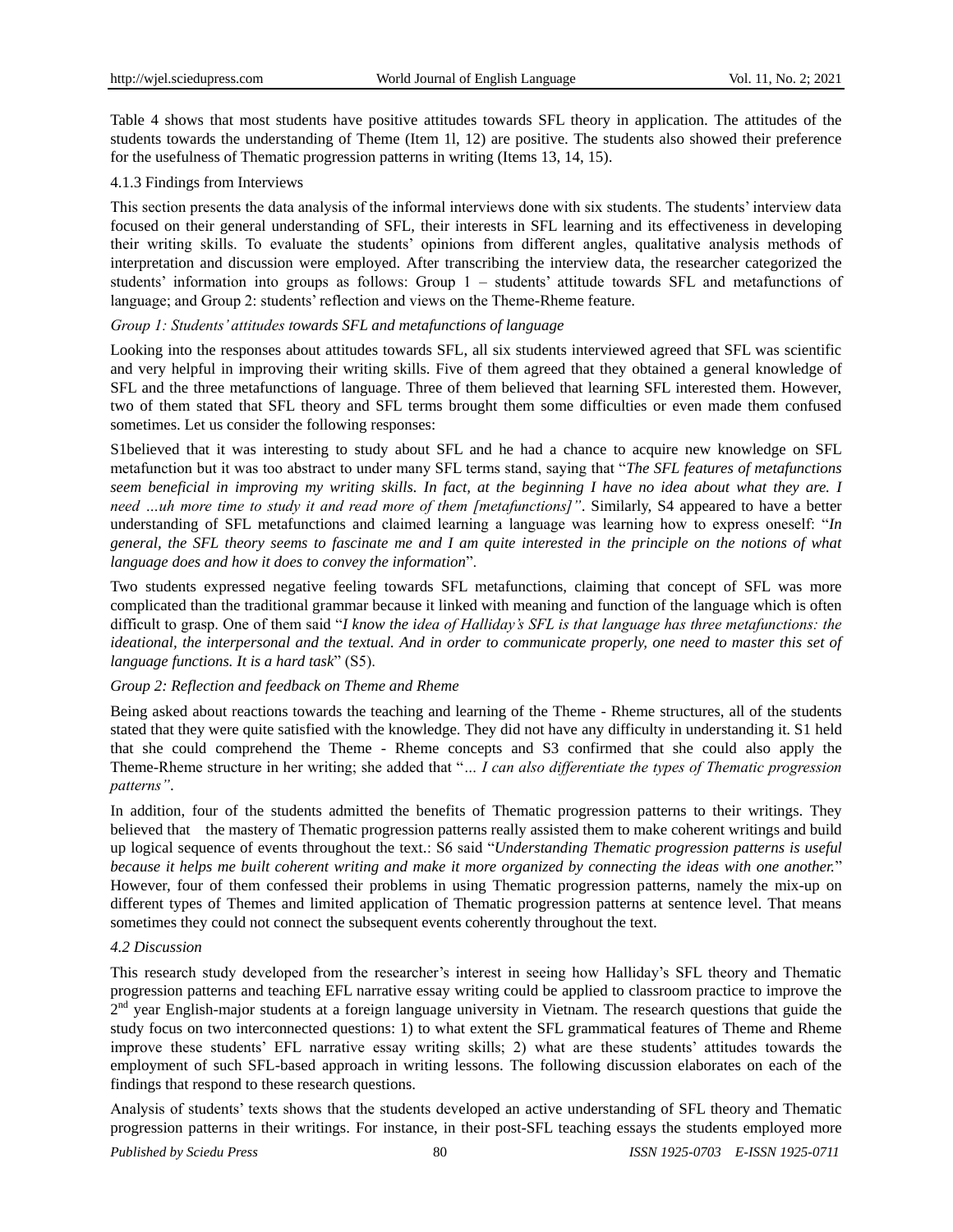split Rheme patterns, continuous progression patterns, and crisscross progression patterns than in their pre-SFL teaching ones. This shows that after being taught about Theme-Rheme grammatical features, the students could use different types of Thematic progression patterns, namely parallel progression, continuous progression and also other Thematic progression patterns. Typically, the students could use split in particular Rheme pattern in their post-SFL teaching essays whereas no students did it in their pre-SFL teaching writing. This tendency is in line with several previous studies (Tshotsho, 2014; Unsowrth et al., 2002; Wei, 2013) which demonstrate that the diversity of Thematic progression patterns in the students" writings creates more logical coherence in the writings. The findings also indicate that the students wanted to avoid unexpected progression patterns in their writings. The other patterns like centralized progression patterns which the students found a bit challenging were used less frequently. In short, the knowledge of the Theme-Rheme grammatical features and Thematic progression patterns can support the students' use of Theme and Rheme structures in their writing progression.

Regading the students" attitudes towards the employment of the SFL-based approach in writing lessons, the responses to Part 1 and Part 2 of the questionnaire prove that the students grasp good knowledge of the SFL three metafunctions, SFL-related terms, Theme and Rheme. Very positive attitudes were shown by the students towards the conceptualization of Theme and Rheme, the functions and the use of Thematic progression patterns in their narrative essay writings. Most of the students developed a practical knowledge of SFL and shared interest in learning SFL while two students stated that they encountered difficulties in handling SFL terminology and three of them said that writing practice of SFL rather than SFL analysis made them more motivated. The students thought the Theme-Rheme features assisted them a lot to improve their writing skills, typically the skills of arranging ideas and connecting information within the texts. These findings are similar to the studies done by Downing (2001), Tshotsho (2014) and Wang (2007) who claim that, in the students" writings, Theme and Rheme patterns take an important role in maintaining coherence and cohesion in textual organization.

In short, it can be concluded that most students understand the SFL three metafunctions, SFL theory, and SFL exploration, which supports them a lot in their narrative essay writings. With this SFL-based approach, they feel active in creating more logical and coherent texts. The students also express a very optimistic thought towards SFL theory, Theme-Rheme features and the function of Thematic progression in their writings. From the students" reflection and feedback, it is encouraged that the students with SFL in mind should attempt to use its Theme-Rheme structures in their essays in spite of the fact that challenges and issues still exist.

#### **5. Conclusion**

This research was conducted to investigate the effectiveness of using SFL grammatical feature of Theme and Rheme in improving the narrative essay writing skills of the second-year English major students of EF University, as well as to explore their attitudes towards this teaching technique. From the findings and discussions of the study, some conclusions have been withdrawn. First, regarding the efficacy of employing Theme and Rheme patterns, it can be concluded that the students made significant improvement in writing competence, particularly in organizing ideas and connecting information. As for the students" attitudes toward the use of SFL theory and Theme and Rheme progression patterns in writing lessons, the results of the questionnaire and the interviews reveal that despite some arising difficulties, most of the students adopted positive attitudes towards this implementation in learning narrative essay writing skills.

Due to the constraints of time and materials, limitations in this paper are inevitable. First, the teaching of SFL and its Theme-Rheme features was too short for the students to fully understand the SFL related concepts and use them in writing practice. Second, it is about sample limitations. Only 30 EFL students were invited to participate in the action research project. If it had been with more students, better and more useful findings would have been revealed. Third, this study was confined to only the second-year English major students at EF University so it is not proper that these findings can be generalized to other groups of students, including the students in different universities.

With the hope of assisting the EFL students to develop a coherent writing, typically a narrative essay composition, this paper has demonstrated that applying SFL theory and Theme and Rheme patterns is a useful and practical teaching method in EFL writing. Based on the findings of the study, some pedagogical implications are suggested as follows: first, thanks to the benefits of Theme and Rheme patterns in students' writings in the aspect of cohesion and coherence, teachers should provide the students with details of SFL theory and Theme and Rheme patterns as essential input during writing process. Second, logical Thematic progression patterns lead to the inter-clause relations within a text so the teachers should encourage students to use Thematic progression patterns effectively in order not to "wander-off" in their writings. Third, although SFL theory does offer an effective method for the EFL writing teaching and learning process, students sometimes have difficulties in understanding the theory as well as some SFL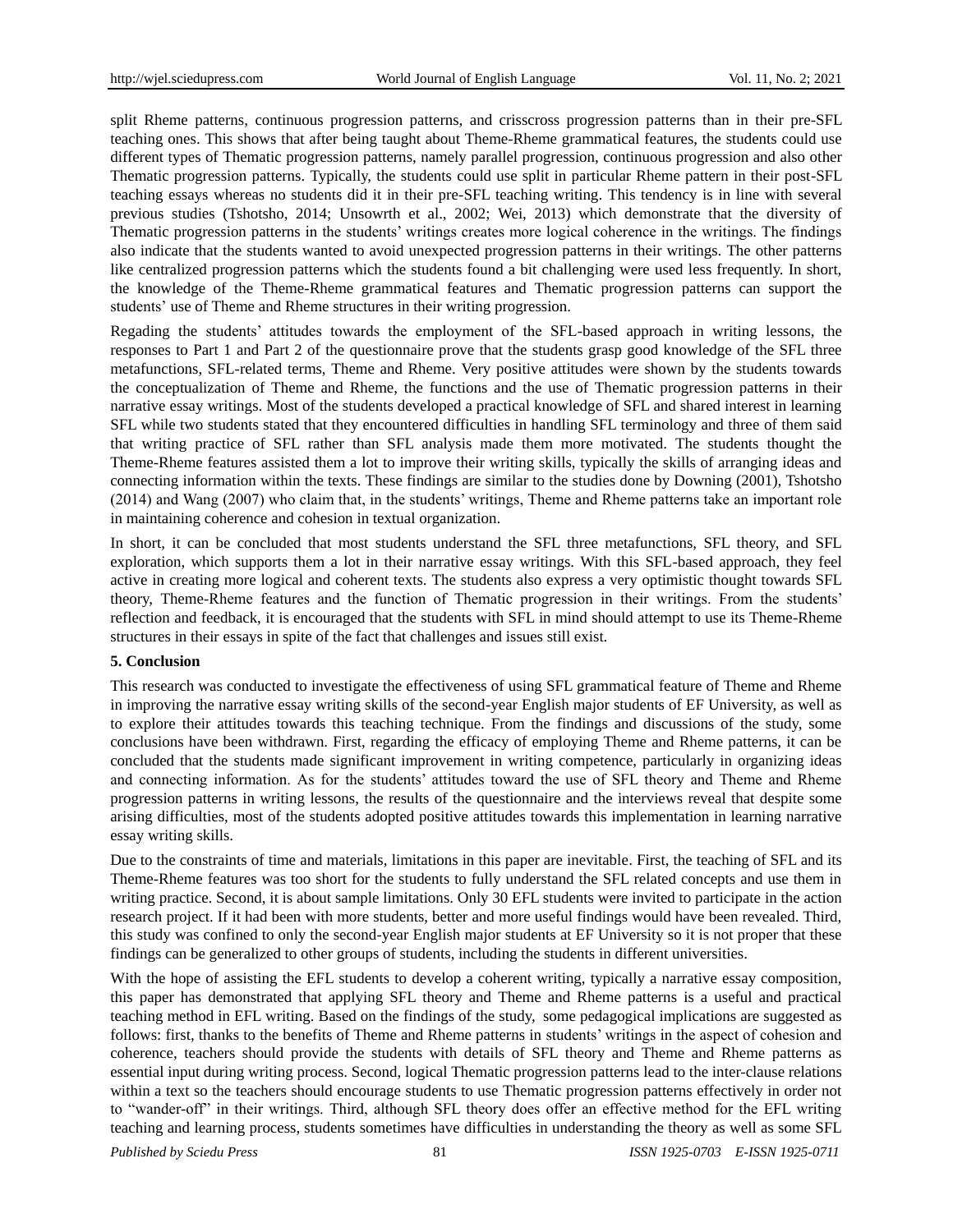terms. Therefore, the students should be given a chance to draft their writings in a group before they practice their composition individually. With the above suggestions, the researcher hopes that applying the SFL approach to teach writing will enable EFL students to effectively build the coherent organization of the texts and to master their lexico-grammatical selections in order to convey themselves successfully when writing narrative essays. The current study proves to be an affirmative indicator of teaching Theme and Rheme patterns to upgrade the writing skills of EFL students in Vietnam. Hence, Vietnamese teachers of English should build students" SFL awareness and teach them about Theme and Rheme features and the Thematic progression patterns, which helps raise an awareness of better text organizations and sharpen students' writing competence.

#### **References**

- Bloor, M., & Bloor, T. (2004). *The Functional analysis of English* (2nd edition). Oxford University Press. https://doi.org/10.4324/9780203774854
- Butt, D. (2000). *Using Functional Grammar: An explorer's guide* (2nd edition). Macquarie University.
- Correa, D., & Echeverri, S. (2017). Using a systemic functional genre-based approach to promote a situated view of academic writing among EFL pre-service teachers. *How, 24*(1), 44-62.<https://doi.org/10.19183/how.24.1.303>
- Cunanan, B. T. (2011). Using Transitivity as a framework in a stylistic analysis of Virginia Woolf"s Old Mrs.Grey. *Asian EFL Journal, Professional Teaching Articles – CEBU Conference, 54*(4), 69-79.
- Daneš, F. (1974). Functional sentence perspective and the organization of the text. In F. Daneš (Ed.), *Papers on functional sentence perspective* (pp. 106-128). Academia. https://doi.org/10.1515/9783111676524.106
- Downing, A. (2001). Thematic progression as a functional resource in analysing texts. In M. T. Caneda & J. Perez (Eds.), *Circle of linguistics applied to communication* (Vol. 5, pp. 23-42). University de Vigo.
- Emilia, E. (2010). *Teaching Writing: Developing Critical Learners*. Rizqi Press.
- Fries, P. H. (2002). Theme and new in written advertising. In G. W. Huang & Z. Y. Wang (Eds.), *Discourse and language functions* (pp. 80-104). Foreign Language Teaching and Research Press.
- Ghaleasadi, E. (2012) Thematization in romantic and criminal short stories in English and Persian: Implications for second language reading. *Asian EFL Journal*, *14*(1), 298-341.
- Halliday, M. A. K. (1977). Text as semantic choice in social contexts. In J. J. Webster (Ed.), *Linguistic studies of text and discourse* (Vol. 2, pp.23-81). Continuum. https://doi.org/10.1515/9783110839609-009
- Halliday, M. A. K. (1985, 1994). *An introduction to Functional Grammar*. Edward Arnold.
- Halliday, M. A. K., & Hasan, R. (2001). *Cohesion in English*. Foreign Language Education Press.
- Halliday, M. A. K., & Matthiessen, C. (2014). *An introduction to Functional Grammar* (4th ed.). Edward Arnold. https://doi.org/10.4324/9780203783771
- Hidayati, K. H. (2018). Teaching writing to EFL learners: An investigation of challenges confronted by Indonesian teachers. *Langkawi: Journal of The Association for Arabic and English, 4*(1), 21-31. https://doi.org/10.31332/lkw.v4i1.772
- Kemmis, S., & McTaggart, R. (1988). *The action research planner* (3rd ed)*.* Deakin University Press.
- Kobayashi, I. (2017). An approach to "meaning" from a viewpoint of Hallidayan linguistics. *Cognitive Studies, 24*(1), 8-15.<https://doi.org/10.11225/jcss.24.8>
- Leonard, D., & Hukari, T. (2005). Textual organization of academic writing. Paper presented at the *CATESOL State Conference*, California.
- Martin, J. R. (1995). English Theme. In M. Ghadessy (Ed.), *Thematic development in English texts* (pp.223-258). Pinter.
- Mellos, V. D. (2011). *Coherence in English as a second language undergraduate writing: A Theme-Rheme analysis*, Unpublished master"s thesis. Department of Arts, San Diego State University.
- Mills, G. E. (2007). *Action research: A guide for the teacher researcher* (3rd ed.). Merrill/Prentice Hall.
- Nguyen, H. H. T. (2009). Teaching EFL writing in Vietnam: Problems and solutions a discussion from the outlook of applied linguistics, *VNU Journal of Science, Foreign Languages, 25*, 61-66.
- Paltridge, B. (2001). *Genre and the language learning classroom.* University of Michigan Press.